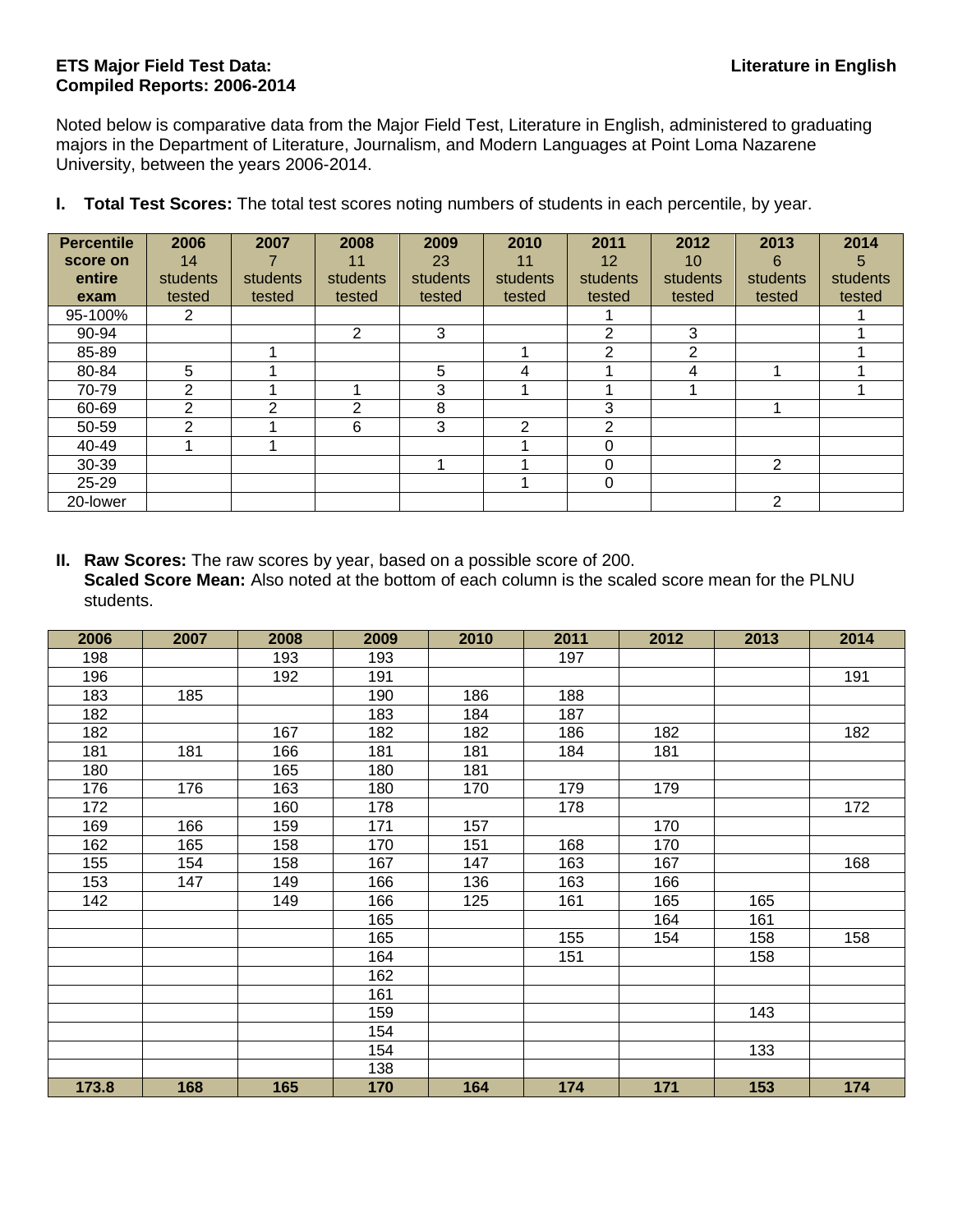**III. Mean Percentages:** Mean percent correct is listed by subcategories. The Literature Program Performance Targets are listed in the final column in blue. Mean percentages not meeting performance targets are indicated in red.

| <b>Subcategory</b>                                                      | 2006 | 2007 | 2008 | 2009 | 2010 | 2011 | 2012 | 2013 | 2014 | <b>National</b><br><b>Mean 2005-</b><br>2010 | <b>Literature</b><br><b>Program</b><br><b>Targets</b> |
|-------------------------------------------------------------------------|------|------|------|------|------|------|------|------|------|----------------------------------------------|-------------------------------------------------------|
| <b>British</b><br>Literature pre-<br>1660                               | 65.6 | 61   | 57   | 65   | 60   | 66   | 66   | 47   | 70   | 50.8                                         | 56                                                    |
| <b>British</b><br><b>Literature</b><br>1660-1900                        | 64.6 | 56   | 56   | 63   | 60   | 68   | 52   | 43   | 56   | 46.2                                         | 51                                                    |
| <b>American</b><br><b>Literature to</b><br>1900                         | 74.1 | 69   | 71   | 70   | 66   | 74   | 61   | 47   | 63   | 59.9                                         | 65                                                    |
| <b>British and</b><br><b>American</b><br><b>Literature</b><br>1901-1945 | 65.0 | 63   | 53   | 64   | 57   | 66   | 58   | 52   | 71   | 52.1                                         | 57                                                    |
| Literature in<br><b>English since</b><br>1945                           | 77.8 | 75   | 74   | 74   | 62   | 75   | 75   | 55   | 70   | 61.7                                         | 67                                                    |
| Literary<br><b>History</b>                                              | 60.5 | 59   | 54   | 55   | 53   | 63   | 63   | 57   | 66   | 45.6                                         | 51                                                    |
| <b>Identification</b>                                                   | 60.8 | 61   | 51   | 60   | 55   | 63   | 54   | 47   | 56   | 47.1                                         | 52                                                    |
| <b>Literary</b><br><b>Theory</b>                                        | 67.9 | 56   | 61   | 62   | 64   | 62   | 58   | 42   | 64   | 48.4                                         | 53                                                    |

The program's target goal is for our mean percent to be 5% above the national mean in each subcategory. Scores not meeting our performance target are indicated in red.

Over the eight-year time span since we began using the ETS Field Test in Literature, we have met our target at an 83.33% success rate overall.

In the individual testing subcategories over the eight-year time span, our success rates in meeting our performance targets are as follows:

| <b>Subcategory</b>                      | <b>Success in Meeting</b><br><b>Performance Target</b> |
|-----------------------------------------|--------------------------------------------------------|
| British Literature pre-1660             | 89%                                                    |
| British Literature 1660-1900            | 89%                                                    |
| American Literature to 1900             | 67%                                                    |
| British & American Literature 1901-1945 | 78%                                                    |
| Literature in English since 1945        | 78%                                                    |
| <b>Literary History</b>                 | 100%                                                   |
| Identification                          | 78%                                                    |
| <b>Literary Theory</b>                  | 89%                                                    |

These subcategory results indicate that our literature majors are strong in British Literature, Literary History, and Literary Theory. Our program's commitment to five upper-division period courses in British Literature (LIT 444, 445, 446, 447, and 448), four lower-division historical survey courses in British and American Literature (LIT 254, 255, 256, and 257), and to both the introductory and capstone courses dealing with literary theory (LIT 250 and 495) seem to undergird these strengths in performance on these subcategories of the ETS test.

In 2014 specifically, we met our performance target in seven of eight categories or at an 87.50% success rate. The only subcategory in which we did not meet our performance target was American Literature to 1900.